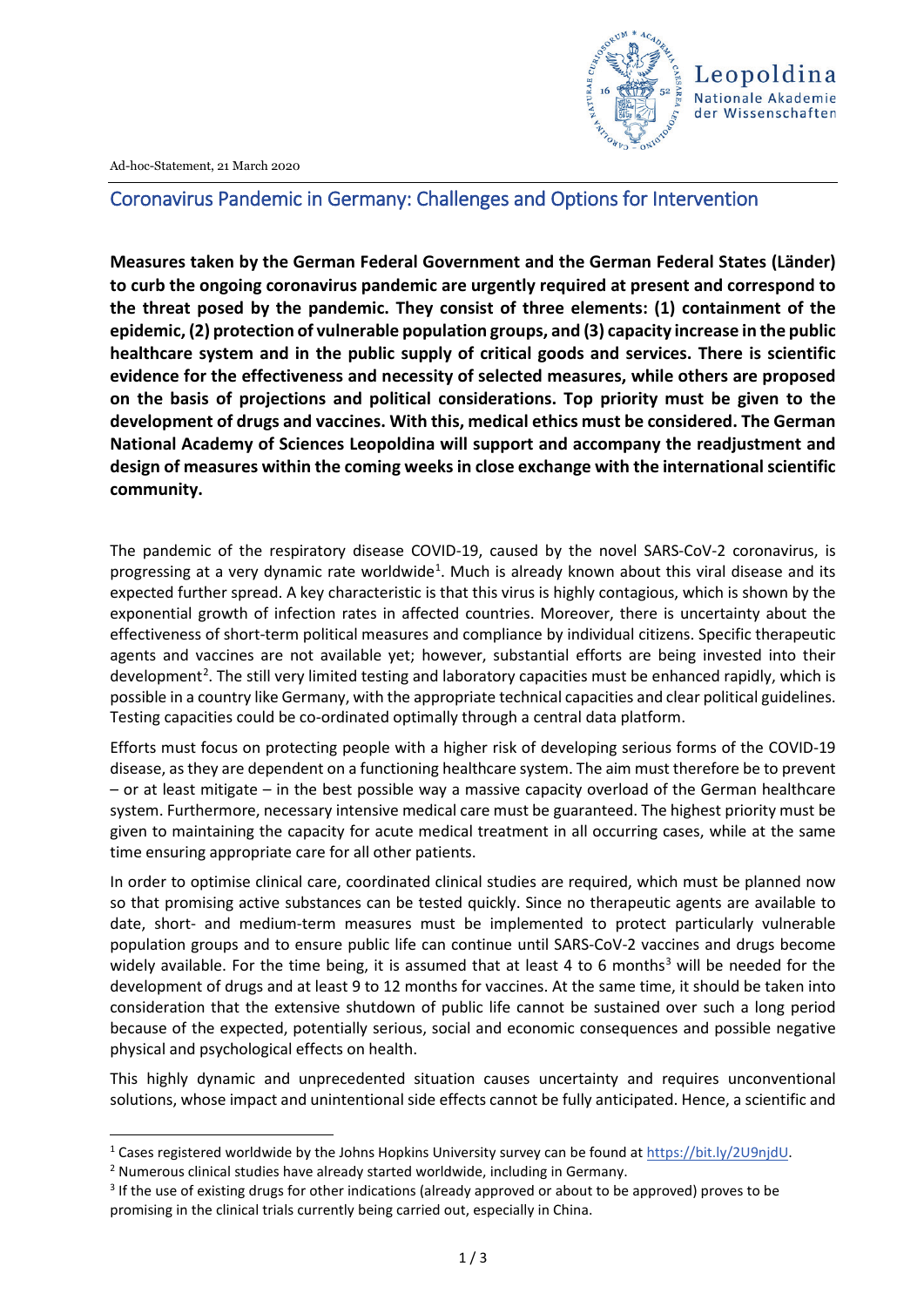coordinated approach is continuously required. As the knowledge base is changing constantly, options for interventions must be continuously adapted in light of new evidence.

From a scientific point of view, a Germany-wide temporary shutdown (of approx. 3 weeks) with consistent physical distancing seems advisable at this time. Necessary and health-preserving activities must remain possible. All efforts in the next weeks and months should be directed towards making pharmaceutical interventions and protective measures available for the public, and towards assuring testing capacities for cases suspected of infection and for those persons entering the country. During the shutdown period, preparations must be made for the controlled and selective restart of public and economic life.

Independent of the choices of comprehensive measures, the German National Academy of Sciences Leopoldina recommends the following health policies for the coming months:

## **1. Protection of particularly vulnerable and systemically relevant population groups**

- Safeguard healthcare services for people dependent on ambulatory or stationary care (access to medication despite isolation, preventing congestion in healthcare etc.);
- Maintain the functioning of ambulatory and stationary care facilities (long-term care services, dialysis centres, patient transport etc.): ensure the availability of system-critical materials, possibly creating substantial incentives for their production in other industrial sectors and for their import;
- **IMPROVE SEXT** Improve self-protection: raise awareness of the individual need for protection, provide information about self-protection measures and disease trajectory;
- Provide telephone hotlines and digital advice and support services, promote social and physical activities with low infection risk in order to prevent negative effects of physical distancing and quarantine.

#### **2. Diagnostics**

- **Develop a central data platform for targeted and coordinated testing;**
- Use PCR diagnostics in a targeted manner, develop virus quick tests and serological tests for individual diagnostics;
- Collect epidemiological data extensively and use it as a basis for efficient, precise and widely accepted measures;
- **Extend testing procedures in order to avoid unnecessary, repetitive quarantine measures in the** case of non-infectious or immune individuals, especially systemically relevant persons;
- Collect representative samples that allow reliable conclusions about the mortality rate, specificity and sensitivity of testing procedures and improve the accuracy of central model parameters.

#### **3. Development of drugs and vaccines**

- Intensify research to collect molecular data on the respective virus type, disease pattern and adapted therapy;
- Accelerate the development of vaccines and drugs, substantially support clinical trials to examine their effectiveness and compatibility while ensuring ethical standards; cooperate closely with the authorities;
- Speed-up pharmaceutical approval processes with accompanying quality assurance monitoring of effectiveness and negative side effects.

#### **4. Information and education**

 Start broad and age group-centred information campaigns in the media (including direct mail) about the disease and its propagation path, warnings for physical distancing and measures to interrupt the chain of infection;